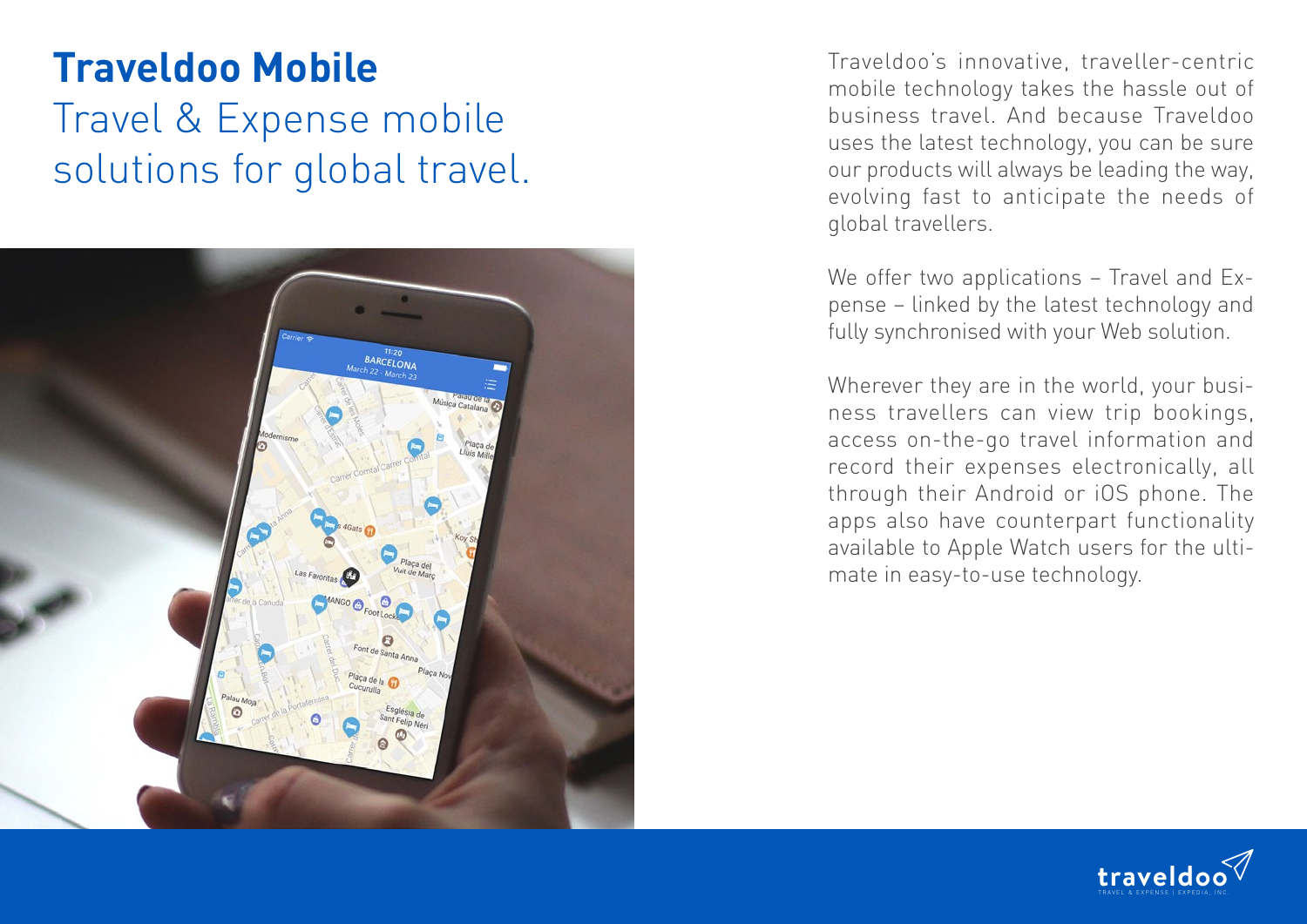## **Your virtual travel assistant**

Traveldoo's Travel app offers many of the great features of the Web solution in mobile format. Travellers can securely access information on all their business trips. Each segment of the trip – including its duration – is clearly shown, allowing users to get the relevant information for each segment of their trip as it arrives. The app is also integrated with Uber, allowing travellers to book an Uber car to the next point on their itinerary with a single action.

The Travel app gives travellers the ability to locate hotels, car rental firms, rail stations and airports as needed.

Booking on the go offers the same rich resource as the web-based version: the same wide range of suppliers, the same fares and the same sleek, automated approval process of the Web-based version. And if the approver is on-the-go themselves, no problem! Everything can be done from their mobile.

With in-app emailing, travellers can share their itinerary with colleagues, family and friends. Wherever they are in the world, Traveldoo's Travel app keeps travellers connected.